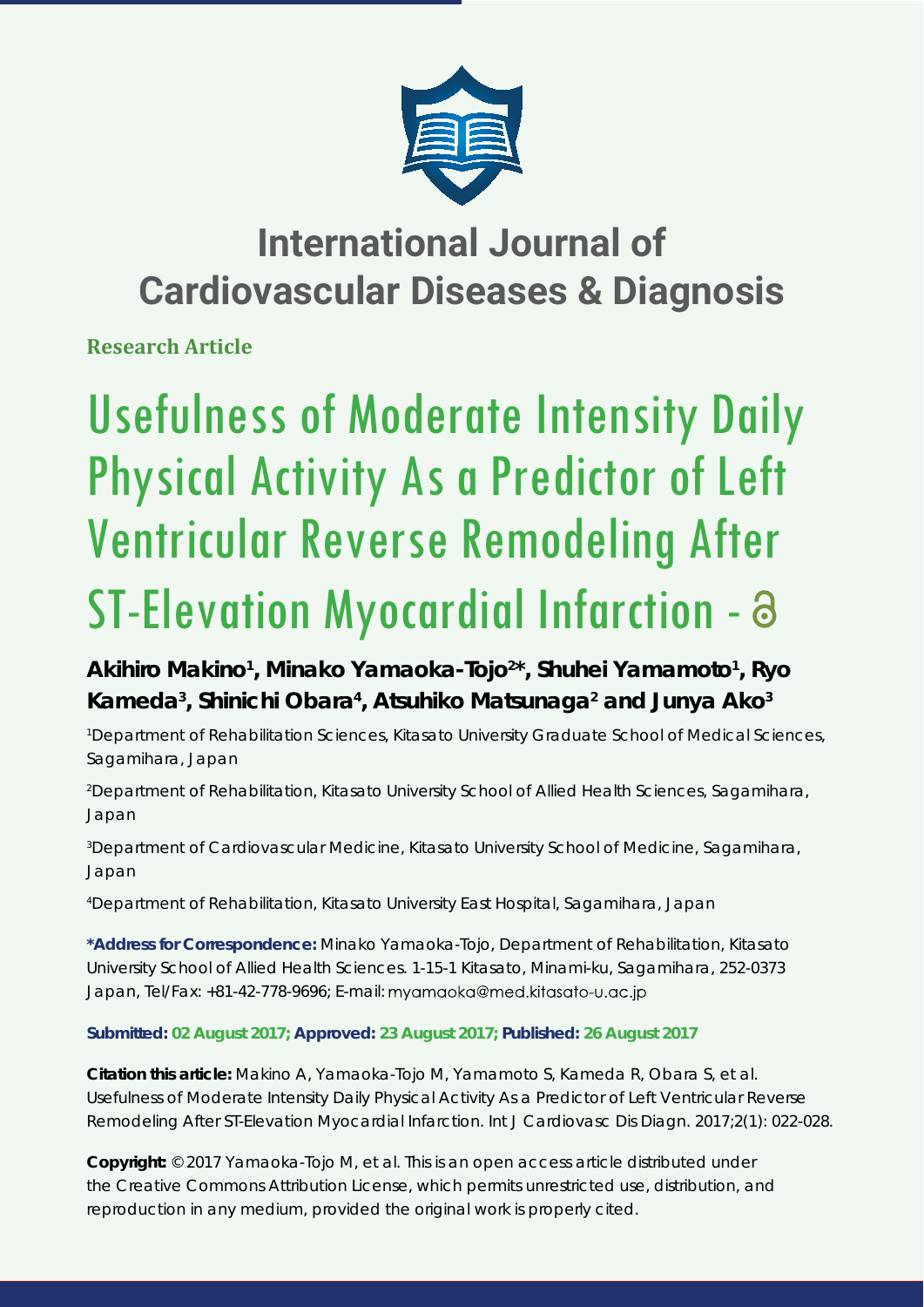#### **ABSTRACT**

Left Ventricular (LV) reverse remodeling after ST-Segment Elevation Myocardial Infraction (STEMI) reduces the incidence of re-hospitalization or death from heart failure or cardiovascular disease. The present study aimed to clarify whether Physical Activity (PA) level may serve as a predictor of LV reverse remodeling in post-STEMI out patients. Subjects were stable 113 patients with old myocardial infarction who had successful reperfusion following STEMI. PA was assessed by an accelerometer, which measured average step count and light-moderate and vigorous-intensity activity time per day for 1 week at baseline. Single Photon Emission Computed Tomography (SPECT) was used to measure myocardial perfusion and LV function at baseline and at 12 months. LV reverse remodeling was defined as a >10% reduction in LV end-systolic volume at 12 months relative to baseline SPECT. Patients were divided into LV reverse remodeling group (n = 57) and no-LV reverse remodeling group (n = 56). After adjusting for age, PA index, and baseline LV function, logistic regression analysis showed that moderate-intensity activity time was a significant and independent predictor of LV reverse remodeling (odds ratio, 2.091; 95% Confidence Interval [CI]: 1.476-2.967; p = 0.0001). Receiver operating characteristic curve analysis identified a cut-off value of moderate-intensity activity for 29 minutes per day as a predictor of LV reverse remodeling, with a sensitivity of 74% and specificity of 89% (area under the curve, 0.860; 95% CI: 0.789-0.931;  $p = 0.0001$ ). In conclusion, time spent performing moderate-intensity activity as measured by accelerometer was found to be an independent predictor of LV reverse remodeling in post-STEMI patients with maintenance phase.

**Keywords:** Physical Activity; Reverse Remodeling; STEMI; Heart Failure Prevention

#### **INTRODUCTION**

Progression of Left Ventricular (LV) remodeling after Myocardial Infarction (MI) may lead to higher mortality rates and likelihood of developing Heart Failure (HF) [1,2]. In order to reduce rates of rehospitalization and death due to HF after hospital discharge, ongoing disease management guidance should be provided to patients with Coronary Artery Disease (CAD). For this purpose, Physical Activity (PA) management serves as a cornerstone of secondary prevention and an integral part of a multifaceted, evidence-based approach to post-MI risk reduction. In particular, meta-analysis and randomized controlled trials have found that aerobic training is beneficial in post-MI or HF patients with LV remodeling [3-5]. Therefore, We hypothesized that daily habitual PA would effectively contribute to LV reverse remodeling in patients with post-MI. If specific target values could be set for PA levels to enable patients to achieve LV reverse remodeling, this would represent an extremely effective clinical educational method that could be used to maintain and improve patient motivation and adherence to disease management. Several studies have assessed predictors and cut-off values for LV reverse remodeling. However, to the best of our knowledge, no one has collected much insight on LV reverse remodeling within the chronic clinical settings. The present study was performed to evaluate whether or not PA level could serve as a predictor of LV reverse remodeling in post-MI patients.

#### **METHODS**

We conducted a single-center, retrospective observational study, enrolling a total of 851 post-MI outpatients who underwent comprehensive risk management for the secondary prevention of Cardiovascular Disease (CVD) in as part of the Kitasato Registry for Cardiovascular Disease Prevention (KRCDP) from December 2002 to March 2014. Patients who have (1) any previous coronary artery bypass surgery, (2) severe congestive Heart failure (3) hemodialysis (4) severe peripheral artery disease, and (5) limited walking ability (i.e., dementia, low vision or blindness, orthopedic abnormalities, and paralysis due to stroke) were excluded. At the time of registration in the KRCDP program and at every annual visit, vital signs, body weight, blood sample analyses, Ankle Brachial Index (ABI), and Brachial Ankle Pulse Wave Velocity (baPWV) were examined in CAD patients. We also provided comprehensive guidance concerning exercise and diet based on these results, and stored those data in the database for KRCDP programs. Our study protocol required an investigation of clinical background factors including blood pressure, Heart Rate (HR), ABI, baPWV, blood sampling, and PA level at baseline. Myocardial perfusion Single-Photon Emission Computed Tomography (SPECT) was used to measure myocardial perfusion and LV function at baseline and 12 months later (follow-up). All patients gave informed consent before participating in the study. The present study design was approved by the Ethics Committee of Kitasato University Medical Ethics Organization.

We assessed clinical characteristics including age, sex, Body Mass Index (BMI), peak creatine kinase, peak creatine kinase-MB, coronary risk factors (hypertension, diabetes mellitus, and dyslipidemia), and medications. Hypertension was defined as Systolic Blood Pressure (SBP) ≥ 140 mmHg, Diastolic Blood Pressure (DBP) ≥ 90 mmHg, or current use of antihypertensive medications [6]. Diabetes mellitus was defined as fasting plasma glucose  $\geq 126$  mg/dL, hemoglobin A1c  $(HbA1c) \ge 6.5\%$ , or current use of medications for diabetes mellitus [7]. Dyslipidemia was defined as low-density lipoprotein cholesterol (LDL-C) ≥ 140 mg/dL, high-density lipoprotein cholesterol (HDL-C) < 40 mg/dL, or current use of medication for dyslipidemia [8]. Obesity was defined as BMI  $\geq$  25 kg/m<sup>2</sup>, according to the criteria of the Japan Society for the study of Obesity [9]. Chronic Kidney Disease (CKD) was defined either as a kidney disorder (proteinuria, etc.) or as decreased kidney function with glomerular filtration rate (GFR)  $<$  60 mL/min/1.73 m<sup>2</sup> lasting for 3 months or longer [10]. Estimated GFR (eGFR) is calculated using the following formula: eGFR (mL/ min/1.73 m<sup>2</sup>) =  $194 \times Cr^{1.094} \times Age^{-0.287}$  (multiply by an additional 0.739 for women).

PA index was measured with a Kens Lifecorder uniaxial accelerometer (LC; SUZUKEN CO., LTD., Nagoya, Japan). We used average daily number of steps, as well as the times for light-intensity, moderate-intensity, and vigorous-intensity activities performed per day over 7 days as the PA index [11,12]. Based on body weight and acceleration pattern, this device determines the time spent performing PA (min/day) of light (< 3 METs), moderate (3-6 METs), and vigorous (> 6 METs) intensity, as well as the step count (steps/ day) [13]. All patients wore the accelerometer on a belt at waist level just above either leg for 24 hours a day for 8 days except while bathing and sleeping.

Based on electrocardiography-gated SPECT by 99mTctetrofosmin, LV function was analyzed using common nuclear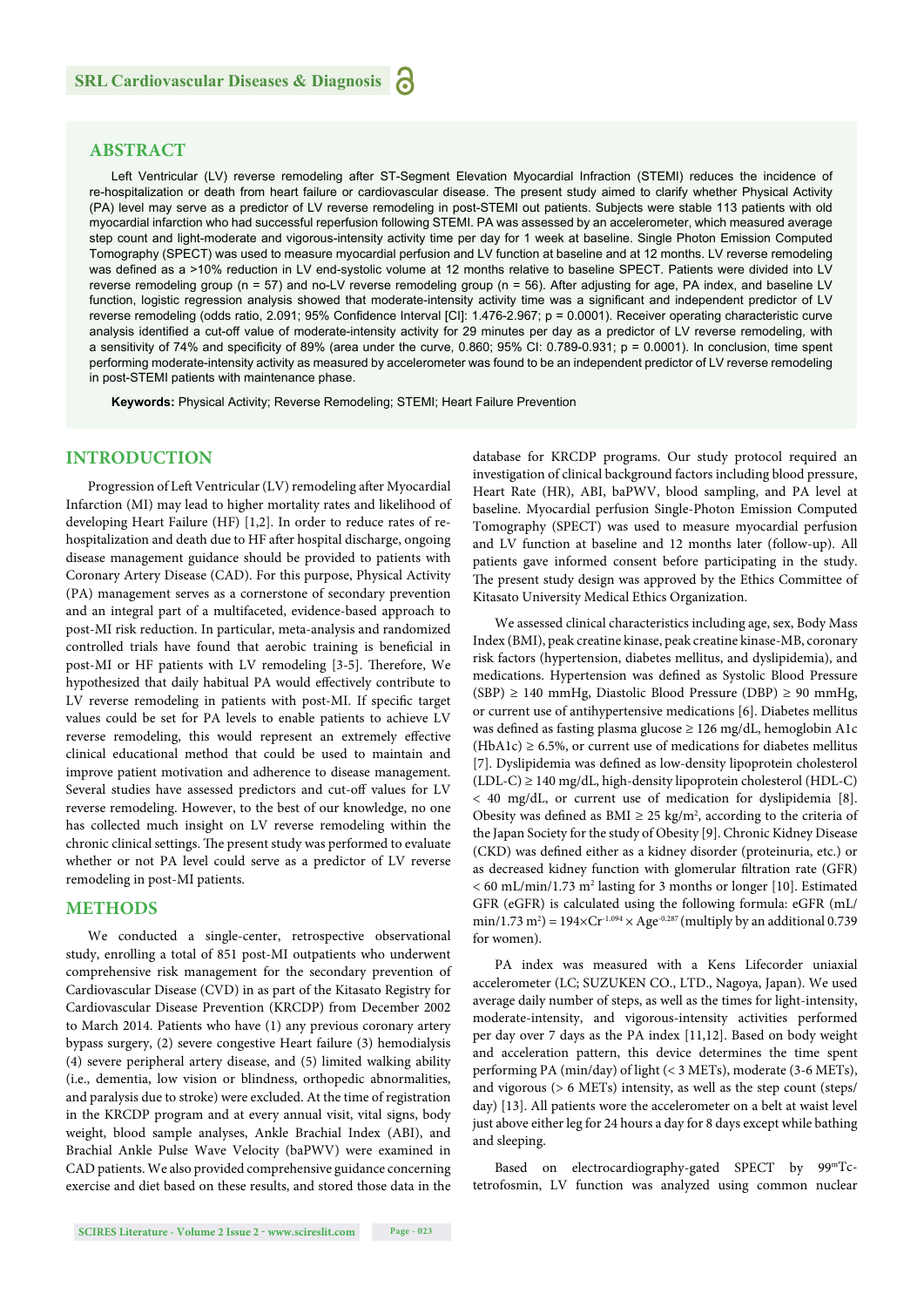cardiology software. The Quantitative Gated SPECT (QGS) algorithm was used to measure LV Ejection Fraction (LVEF), LV End-Systolic Volume (LVESV), and LV End-Diastolic Volume (LVEDV). LV reverse remodeling was defined as a >10% reduction in LVESV at follow-up compared with baseline SPECT [14].

Blood samples were collected after an overnight fast. Biochemical markers such as Hemoglobin (Hb), Creatinine (Cr), eGFR, Triglycerides (TG), LDL-C, HDL-C, HbA1c, and Brain Natriuretic Peptide (BNP) levels were measured.

Data are expressed as means ± standard deviation or as proportions. Student's *t* test was used to compare continuous variables, and the Chi square test or Fisher's exact test was used for categorical variables between groups at baseline. Furthermore, all follow-up data were analyzed by comparing them to baseline data. Differences between the groups and changes over time within each group (time effect), as well as any interaction (different trends over time between groups) and LV function were assessed by repeated measures 2-way ANOVA. To test the hypothesis that PA level serves as a predictor of LV reverse remodeling, all variables with a univariate association of *P < 0.10* were included in the model for the multivariate analysis. Receiver operating characteristic (ROC) curves were constructed by plotting sensitivity and specificity to determine the best cut-off value for differences in these values between LV reverse remodeling and no LV reverse remodeling groups. Area Under The Curve (AUC) and 95% Confidence Intervals (CI) were also calculated. The cut-off value according to the ROC curves also allowed for a comparison of the rate of change in LVESV between the groups. All statistical analyses were performed using SPSS version 21.0 (SPSS, Japan, Tokyo, Japan). *P<*  0.05 was considered statistically significant.

#### **RESULTS**

As shown in [Figure 1], among 851 patients, 578 patients fulfilled the excluded criteria. During the analysis, 273 patients were excluded because of insufficient data to evaluate clinical characteristics, PA, and/or LV function. Finally, 113 patients were included in the study.

Clinical characteristics of the study population are shown in [Table 1]. Patients were categorized into 2 groups: LV reverse remodeling group ( $n = 57$ ) and no LV reverse remodeling group ( $n = 56$ ). The patients in the LV reverse remodeling group were significantly younger than those in the no LV reverse remodeling group. PA data are shown in [Table 2]. Step counts and times spent performing moderate- and vigorous-intensity PA were higher in the LV reverse remodeling group than tin those of the no LV reverse remodeling group. [Figure 2], shows changes in LV function by SPECT. At baseline, LVEF, LVESV, and LVEDV were similar in the LV reverse remodeling and no-LV reverse remodeling groups. At the point of the 1-year follow-up, LVEF was significantly higher in the LV reverse remodeling group than in the no LV reverse remodeling group. Both LVESV and LVEDV were lower in the LV reverse remodeling group than in those of the no LV reverse remodeling group.

Blood pressure, vascular function, and biochemical marker data are shown in [Table 3]. At the follow-up visit, SBP, DBP, HbA1c, HR, baPWV, and BNP were significantly lower in the LV reverse remodeling group than in those of the no LV reverse remodeling group.

[Table 4] shows the results of the multivariate logistic regression analysis for LV reverse remodeling. Univariate predictors of LV



reverse remodeling were age, step count, moderate- and vigorousintensity activity times, and baseline LVEF, LVESV, and LVEDV. The multivariate model that included these variables identified moderate-intensity activity time as the strongest predictor of LV reverse remodeling. The ROC curve for moderate-intensity activity time as a predictor of LV reverse remodeling is shown in [Figure 3]. ROC curve analysis identified a cut-off value of 29 minutes/day as a predictor of LV reverse remodeling (74% sensitivity, 89% specificity; AUC = 0.860; 95% CI: 0.789-0.931; p = 0.0001). Rate of change in LVESV divided by the cut-off value is shown in [Figure 4]. Patients who achieved the targeted level of moderate-intensity activity time (29 minutes/day) had significantly lower rates of change in LVESV.

#### **DISCUSSION**

The major finding of the present study was that moderateintensity activity time was a strong independent predictor of LV reverse remodeling among post-STEMI patients with chronic stable phase undergoing total risk management for secondary prevention of CVD.

Other studies have found that PA was an independent predictor of HF and CVD death [15,16]. High levels of PA associated with lower morbidity and mortality from CVD [17,18]. Therefore, PA management strategies can serve as a cornerstone for secondary prevention and an integral part of a multifaceted, evidence-based approach to reduce post-MI risks. It is also known that HF is caused by ventricular remodeling. However, few reports have investigated the association between PA and LV remodeling after MI. To the best of our knowledge, the present study was the first to show that PA at one time could be a predictor of 1-year later LV reverse remodeling in patients with post-STEMI in choronic phase of stable conditions.

The potential mechanism underlying the association between PA and LV reverse remodeling in post-STEMI patients remains unclear.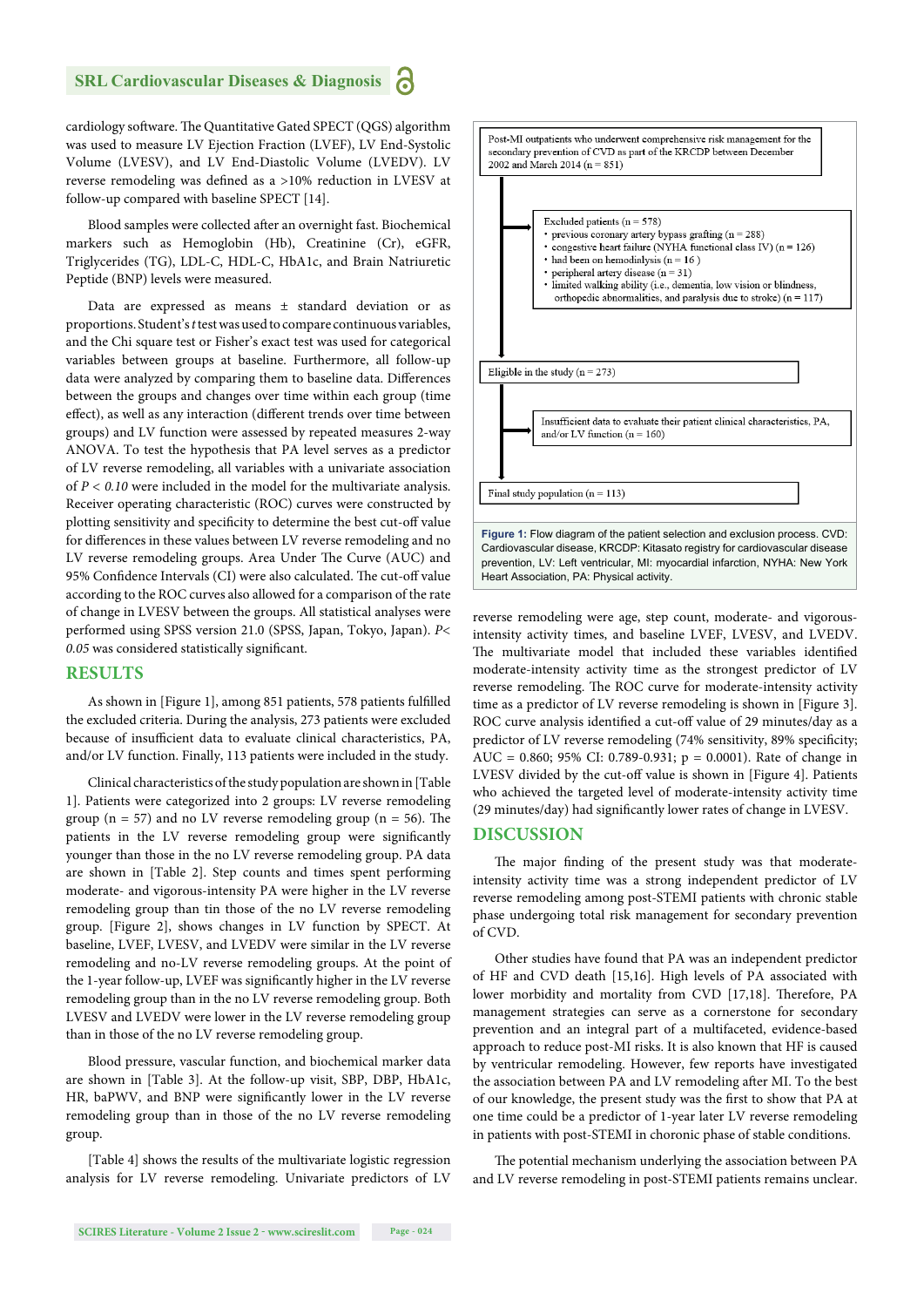Several studies have found that moderate-intensity aerobic training can effectively promote LV reverse remodeling after MI through distinct mechanisms, including improvements in coronary and peripheral vascular endothelial function, myocardial contractility, reduced systemic vascular resistance, reduced preload, adjustments in autonomic system function, reduction in HR and blood pressure at rest and in submaximal loads, and reduction in the LV systolic and diastolic wall stress [19-21]. Furthermore, moderate-intensity physical activity is also associated with increased vascular endothelial function and decreased blood pressure. Indeed, baPWV, SBP and HR were decreased at 1-year follow-up only in the LV reverse remodeling group. These phenomena favorably affect LV wall tension and may



remodeling group (squares) and the no left ventricular reverse remodeling group (triangles). Data are expressed as mean ± SD. *\*p < 0.05* versus baseline (time effect within group), *†p < 0.001* versus baseline (time effect within group),  $tp < 0.001$  interaction. LVEDV: Left ventricular end-diastolic volume, LVEF: Left ventricular ejection fraction, LVESV: Left ventricular endsystolic volume.



**Figure 3:** ROC analysis of moderate-intensity physical activity time for predicting left ventricular reverse remodeling. Cut-off values with the greatest sensitivity and specificity: 29 minutes of moderate-intensity activity (74% sensitivity, 89% specificity). The AUC was 0.860 (95% CI: 0.789-0.931; p  $= 0.0001$ 



limit the deleterious effects on LV structure and function over time. This seems to be supported by the fact that BNP had declined at the time of follow-up only in the LV reverse remodeling group. We think that drug-related effects can be excluded, because drug treatment did not change in any of the patients during the study period.

Several studies of PA management have targeted HF patients and secondary prevention of CVD [15,16,22]. However, the target value of LV reverse remodeling for HF prevention was not clear. In the present study, ROC analysis identified a cut-off value of 29 minutes as the predictor of LV reverse remodeling post-STEMI. A meta-analysis and randomized controlled trials have found that aerobic training helped to prevent LV remodeling in post-MI and HF patients [3-5]. In those studies, subjects performed approximately 30 minutes of moderate-intensity aerobic training. Our study results are consistent with those from previous studies on both exercise intensity and time.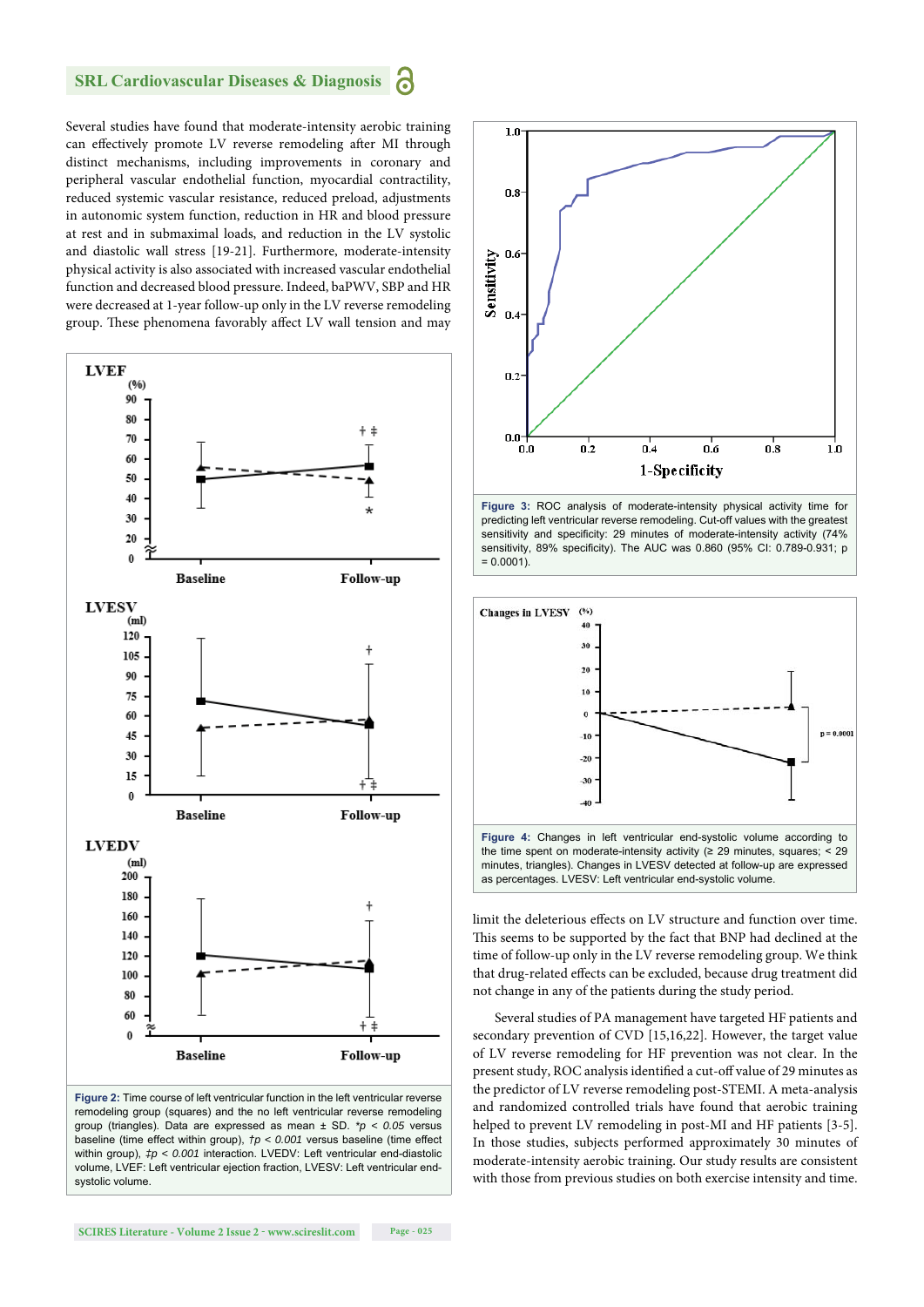| Variable                                                        | <b>Overall Population (n = 113)</b> | <b>Reverse Remodeling</b> |                                   |       |  |
|-----------------------------------------------------------------|-------------------------------------|---------------------------|-----------------------------------|-------|--|
|                                                                 |                                     | Yes ( $n = 57$ )          | p Value                           |       |  |
| Age (years)                                                     | $71.1 \pm 8.1$                      | $69.5 \pm 8.9$            | No ( $n = 56$ )<br>$72.8 \pm 6.9$ | 0.030 |  |
|                                                                 |                                     |                           |                                   |       |  |
| Men                                                             | 92 (81%)                            | 49 (86%)                  | 43 (77%)                          | 0.210 |  |
| Body mass index (kg/m <sup>2</sup> )                            | $24.0 \pm 3.4$                      | $24.1 \pm 3.8$            | $23.9 \pm 3.0$                    | 0.826 |  |
| Peak serum creatine kinase (U/L)                                | $3795.4 \pm 2786.7$                 | $3629.5 \pm 2694.7$       | 3964.3 ± 2892                     | 0.525 |  |
| Peak serum creatine kinase-MB (mg/mL)                           | $286.1 \pm 205.8$                   | $268 \pm 187.5$           | $304.6 \pm 223$                   | 0.346 |  |
| Anterior wall infarct                                           | 65 (58%)                            | 34 (60%)                  | 31 (55%)                          | 0.644 |  |
| Initial reperfusion therapy                                     |                                     |                           |                                   |       |  |
| Primary percutaneous coronary intervention                      | 62 (55%)                            | 28 (49%)                  | 34 (60%)                          | 0.216 |  |
| Thrombolysis                                                    | 17 (15%)                            | 9(16%)                    | 8(14%)                            | 0.823 |  |
| Primary percutaneous coronary intervention<br>plus thrombolysis | 34 (30%)                            | 20 (35%)                  | 14 (25%)                          | 0.242 |  |
| Multivessel coronary disease                                    | 51 (45%)                            | 24 (42%)                  | 27 (48%)                          | 0.514 |  |
| Hypertension                                                    | 89 (79%)                            | 44 (77%)                  | 45 (80%)                          | 0.681 |  |
| Diabetes mellitus                                               | 43 (38%)                            | 25 (44%)                  | 18 (32%)                          | 0.200 |  |
| Dyslipidemia                                                    | 97 (86%)                            | 46 (81%)                  | 51 (91%)                          | 0.114 |  |
| Current smoker                                                  | 87 (77%)                            | 45 (79%)                  | 42 (75%)                          | 0.681 |  |
| Obesity                                                         | 42 (37%)                            | 21 (37%)                  | 21 (38%)                          | 0.942 |  |
| Previous angina pectoris                                        | 27 (24%)                            | 13 (23%)                  | 14 (25%)                          | 0.785 |  |
| Previous stroke                                                 | 4(4%)                               | $1(2\%)$                  | 3(5%)                             | 0.302 |  |
| Chronic kidney disease                                          | 47 (42%)                            | 21 (37%)                  | 26 (46%)                          | 0.301 |  |
| Medications at baseline                                         |                                     |                           |                                   |       |  |
| Angiotensin-converting enzyme inhibitor                         | 53 (47%)                            | 27 (47%)                  | 26 (46%)                          | 0.920 |  |
| Angiotensin receptor blocker                                    | 46 (41%)                            | 22 (39%)                  | 24 (43%)                          | 0.645 |  |
| Beta blocker                                                    | 76 (67%)                            | 40 (70%)                  | 36 (64%)                          | 0.505 |  |
| Calcium blocker                                                 | 39 (35%)                            | 17 (30%)                  | 22 (39%)                          | 0.290 |  |
| Diuretic                                                        | 26 (23%)                            | 16 (28%)                  | 10 (18%)                          | 0.197 |  |
| Statin                                                          | 96 (85%)                            | 48 (84%)                  | 48 (86%)                          | 0.283 |  |
| Antiplatelet drug                                               | 107 (95%)                           | 54 (95%)                  | 53 (95%)                          | 0.652 |  |
| Nitrate                                                         | 23 (20%)                            | 10 (18%)                  | 13 (23%)                          | 0.454 |  |
| Data are expressed as mean ± SD or as number (percentage)       |                                     |                           |                                   |       |  |

**Table 2:** Step counts and physical activity times.

| Variable                                   | <b>Overall Population</b><br>$(n = 113)$ |       | <b>Reverse Remodeling</b> |        |                 |        |        | p Value |        |        |
|--------------------------------------------|------------------------------------------|-------|---------------------------|--------|-----------------|--------|--------|---------|--------|--------|
|                                            |                                          |       | Yes ( $n = 57$ )          |        | No ( $n = 56$ ) |        |        |         |        |        |
| Step count (steps)                         | 6503.1                                   | $\pm$ | 2858.7                    | 8070.5 | $\pm$           | 2576.1 | 4907.7 | $\pm$   | 2178.6 | 0.0001 |
| Light-intensity activity time (minutes)    | 42.6                                     | $\pm$ | 18.8                      | 45.4   | $\pm$           | 18.0   | 39.8   | $\pm$   | 19.2   | 0.117  |
| Moderate-intensity activity time (minutes) | 28.2                                     | $\pm$ | 14.8                      | 36.3   | Ŧ.              | 15.9   | 20.0   | Ŧ.      | 7.2    | 0.0001 |
| Vigorous-intensity activity time (minutes) | 0.4                                      | $\pm$ | 0.4                       | 0.5    | Ŧ.              | 0.4    | 0.2    | Ŧ       | 0.3    | 0.0001 |
|                                            |                                          |       |                           |        |                 |        |        |         |        |        |

Data are expressed as mean ± SD or as number (percentage).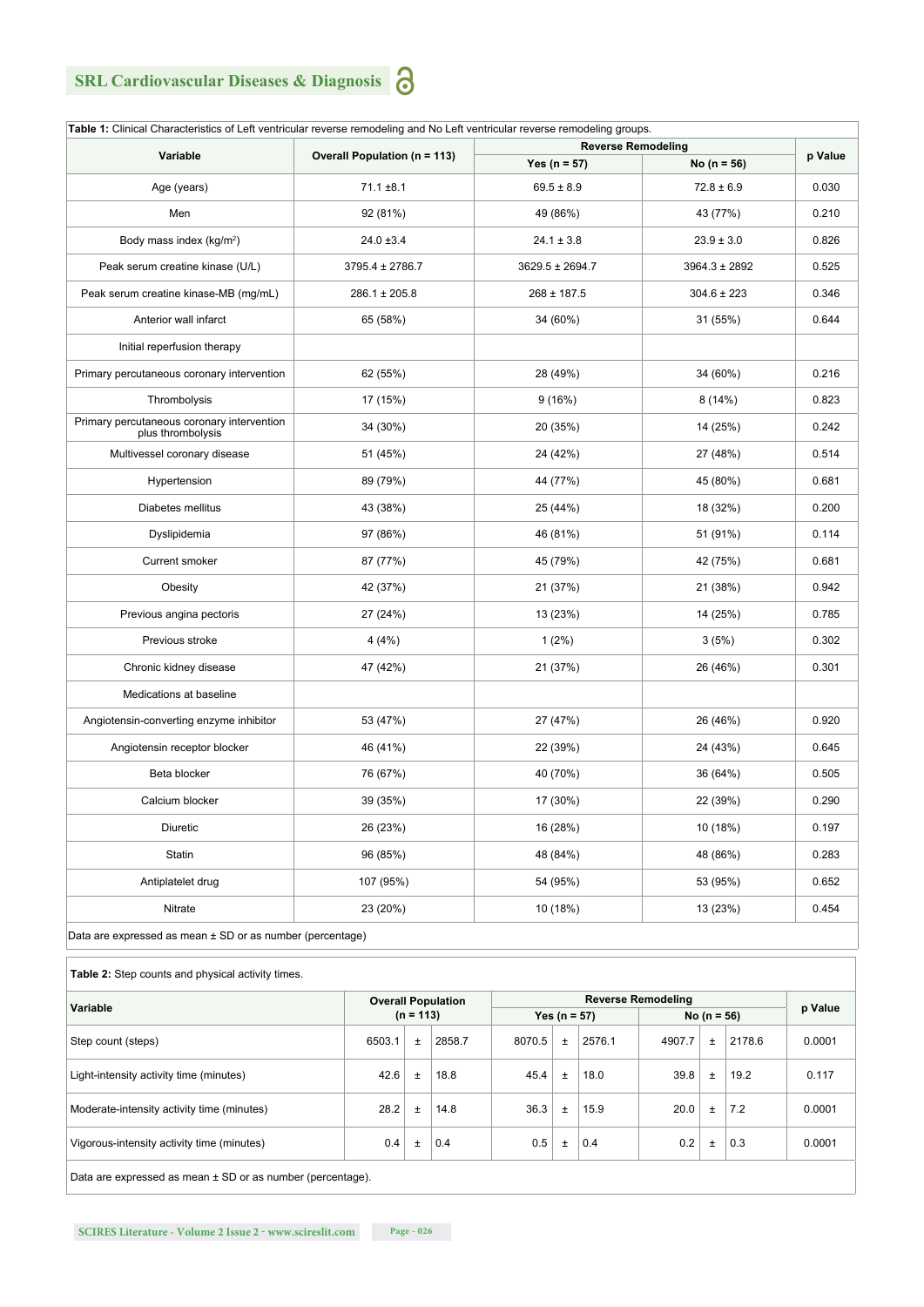**Table 3:** Blood pressure, vascular function, and biochemical markers at baseline and during follow-up in the Left ventricular reverse remodeling and No Left ventricular reverse remodeling groups.

| Variable                                                                                                 | Reverse Remodeling Yes (n=57)<br><b>Baseline</b>              | Follow-up          | P Value | Reverse Remodeling No (n= 56) | P Value            |       |
|----------------------------------------------------------------------------------------------------------|---------------------------------------------------------------|--------------------|---------|-------------------------------|--------------------|-------|
|                                                                                                          |                                                               |                    |         | <b>Baseline</b>               | Follow-up          |       |
| Systolic blood pressure(mm<br>Hq)                                                                        | $123.0 \pm 16.3$                                              | $117.9 \pm 12.1$   | 0.004   | $123.2 \pm 14.5$              | $122.2 \pm 12.5$   | 0.538 |
| Diastolic Systolic blood<br>pressure(mm Hg)                                                              | $72.9 \pm 10.5$                                               | $69.8 \pm 8.6$     | 0.013   | $71.0 \pm 7.5$                | $71.2 \pm 8.1$     | 0.826 |
| Heartrate(bpm/min)                                                                                       | $63.0 \pm 10.1$                                               | $60.3 \pm 7.5$     | 0.008   | $61.4 \pm 8.1$                | $61.2 \pm 9.0$     | 0.752 |
| Ankle Brachial index                                                                                     | $1.14 \pm 0.08$                                               | $1.13 \pm 0.08$    | 0.110   | $1.13 \pm 0.07$               | $1.14 \pm 0.07$    | 0.099 |
| Brachial-ankle pulse wave<br>velocity(cm/s)                                                              | 1596.1±366.5                                                  | $1527.9 \pm 275.0$ | 0.016   | $1607.1 \pm 321.5$            | $1612.0 \pm 291.0$ | 0.839 |
| Hemoglobin(q/dL)                                                                                         | $13.8 \pm 1.5$                                                | $14.0 \pm 1.4$     | 0.229   | $13.6 \pm 1.2$                | $13.7 \pm 1.2$     | 0.565 |
| Creatinine(ng/dL)                                                                                        | $0.97 \pm 0.25$                                               | $1.00 \pm 0.24$    | 0.094   | $0.92 \pm 0.19$               | $0.93 \pm 0.19$    | 0.165 |
| Estimated glomerular<br>filtration rate (mL/min/1.73<br>m <sup>2</sup>                                   | $62.2 \pm 16.3$                                               | $60.2 \pm 16.2$    | 0.086   | $62.6 \pm 13.9$               | $61.2 \pm 13.2$    | 0.142 |
| Hemoglobin A1c (%)                                                                                       | $6.4 \pm 1.1$                                                 | $6.3 \pm 0.9$      | 0.040   | $6.1 \pm 0.7$                 | $6.1 \pm 0.7$      | 0.433 |
| Triglycerides (mg/dL)                                                                                    | $130.9 \pm 84.5$                                              | $134.0 \pm 84.7$   | 0.816   | $142.9 \pm 87.8$              | 136.5 ±62.8        | 0.524 |
| Low- density lipoprotein<br>cholesterol(mg/dL)                                                           | $91.9 \pm 22.7$                                               | $89.4 \pm 25.8$    | 0.476   | $96.4 \pm 22.5$               | $94.8 \pm 24.6$    | 0.591 |
| High- density lipoprotein<br>cholesterol(mg/dL)                                                          | $50.4 \pm 11.1$                                               | $51.9 \pm 14.2$    | 0.159   | $48.6 \pm 11.7$               | $48.5 \pm 11.7$    | 0.893 |
| Low- density lipoprotein<br>cholesterol(mg/dL)/<br>High- density lipoprotein<br>cholesterol(mg/dL) ratio | $1.9 \pm 0.6$                                                 | $1.8 \pm 0.7$      | 0.517   | $2.1 \pm 0.7$                 | $2.1 \pm 0.7$      | 0.495 |
| B-type natriuretic peptide(pg/<br>mL                                                                     | $92.3 \pm 137.6$                                              | $59.8 \pm 91.0$    | 0.0001  | $64.8 \pm 81.5$               | $77.4 \pm 95.7$    | 0.056 |
|                                                                                                          | Data are expressed as mean $\pm$ SD or as number (percentage) |                    |         |                               |                    |       |

**Table 4:** Multivariate logistic regression analysis to determine the independent predictors of Left ventricular reverse remodeling.

| <b>. were in montranal regrete regressions in any fourte to accommit the macpointent productors or East remindent reverse removement</b>                      |                   |            |                     |         |                       |                  |         |  |  |
|---------------------------------------------------------------------------------------------------------------------------------------------------------------|-------------------|------------|---------------------|---------|-----------------------|------------------|---------|--|--|
| Variable                                                                                                                                                      | Units of increase |            | Univariate analysis |         | Multivariate analysis |                  |         |  |  |
|                                                                                                                                                               |                   | odds ratio | 95% CI              | P Value | odds ratio            | 95% CI           | P Value |  |  |
| Age (years)                                                                                                                                                   | 1 year            | l year     | $0.902 - 0.996$     | 0.034   | 0.994                 | $0.911 - 1.086$  | 0.900   |  |  |
| LVEF at baseline (%)                                                                                                                                          | 5%                | 0.877      | $0.762 - 1.005$     | 0.062   | 1.217                 | $0.815 - 1.810$  | 0.336   |  |  |
| LVESV at baseline (mL)                                                                                                                                        | 1 mL              | 1.009      | $0.999 - 1.019$     | 0.069   | 1.065                 | $1.001 - 1.132$  | 0.045   |  |  |
| LVEDV at baseline (mL)                                                                                                                                        | 1 mL              | 1.007      | $0.999 - 1.016$     | 0.09    | 0.958                 | $0.912 - 1.006$  | 0.087   |  |  |
| Step count (steps)                                                                                                                                            | 100 steps         | 1.061      | $1.038 - 1.085$     | 0.0001  | 1.033                 | $1.048 - 1.062$  | 0.022   |  |  |
| Moderate- intensity activity time (minutes)                                                                                                                   | 5 minutes         | 2.23       | $1.655 - 3.015$     | 0.0001  | 2.091                 | $1.476 - 2.967$  | 0.0001  |  |  |
| Vigorous- intensity activity time (minutes)                                                                                                                   | 1 minutes         | 5.53       | 1.747-17.509        | 0.004   | 4.131                 | $0.886 - 19.265$ | 0.071   |  |  |
| CI: Confidence Interval, LVEF: Left Ventricular Ejection Fraction, LVEDV: Left Ventricular End-Diastolic Volume, LVESV: Left Ventricular End-Syotolic Volume. |                   |            |                     |         |                       |                  |         |  |  |

The American College of Sports Medicine and the European Society of Cardiology have stated that adults must perform moderateintensity exercise for at least 30 minutes per day, 5 days per week in order to maintain optimal health.<sup>23,24</sup> The physical activity intensity and time for achieving the LV reverse remodeling found by this study are considered to be safe as they comply with the prescribed exercise regimen specified in the guidelines. Furthermore, the PA index for the present study was measured with a uniaxial accelerometer. The pedometer with an accelerometer we used is easy to use and has a high reliability [25-27]. Therefore, the cut-off value determined here can be considered appropriate as a management target value to achieve LV reverse remodeling.

The present study has some limitations. First, because of the small sample size and retrospective observational study design, we were unable to match the patient backgrounds completely. Second, we could not investigate moderate-intensity activity time at 1-year

follow-up, and thus were unable to examine the relationship between moderate-intensity activity time and LV reverse remodeling.

In conclusion, time spent performing moderate-intensity activity as measured by accelerometer was found to be an independent predictor of LV reverse remodeling in post-STEMI patients with chronic stable phase.

#### **REFERENCES**

- 1. Hutchins GM, Bulkley BH. Infarct expansion versus extension: two different complications of acute myocardial infarction. Am J Cardiol 1978; 41: 1127- 1132. https://goo.gl/DV6Z8P
- 2. St John Sutton M, Pfeffer MA, Moye L, Plappert T, Rouleau JL, Lamas G, et al. Cardiovascular death and left ventricular remodeling two years after myocardial infarction: baseline predictors and impact of long-term use of captopril: information from the Survival and Ventricular Enlargement (SAVE) trial. Circulation 1997; 96: 3294-3299. https://goo.gl/8WdKKu
- 3. Haykowsky M, Scott J, Esch B, Schopflocher D, Myers J, Paterson I, et al. A meta-analysis of the effects of exercise training on left ventricular remodeling